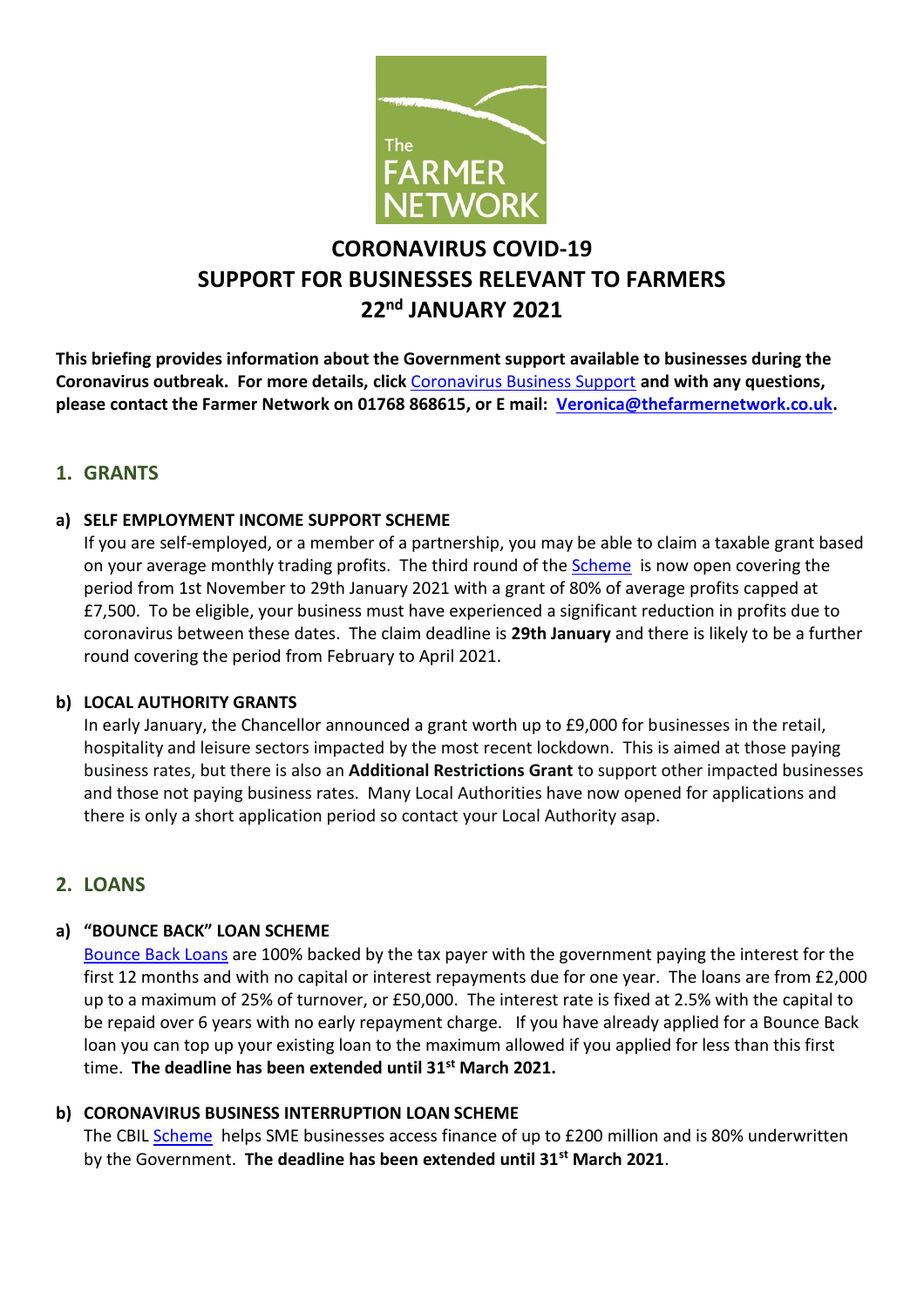### **c) CORONOVIRUS FUTURE FUND SCHEME**

The Government's [Future Fund](https://www.gov.uk/guidance/future-fund) Scheme offers convertible loans of between £125,000 and £5 million to companies which can obtain match funding from the private sector. **The deadline is 31st January 2021.**

# **3. SUPPORT FOR BUSINESSES WITH EMPLOYEES**

### **a) CORONAVIRUS JOB RETENTION (FURLOUGH) SCHEME**

The [Furlough Scheme](https://www.gov.uk/guidance/claim-for-wage-costs-through-the-coronavirus-job-retention-scheme) has now been extended until 30<sup>th</sup> April 2021. Employees receive 80% of their current salary for hours not worked with employers only contributing to the costs of National Insurance and pension contributions. Claims for furlough days in December 2020 must be made by 14 January 2021.

Employers were going to be able to claim a [Job Retention Bonus](https://www.gov.uk/guidance/check-if-you-can-claim-the-job-retention-bonus-from-15-february-2021) of £1,000 for every furloughed employee who remained continuously employed until the end of January 2021, but this has been put on hold because of the extension to the furlough scheme.

## **b) KICKSTART SCHEME**

The Government's £2 billion [Kick Start Scheme](https://www.gov.uk/government/collections/kickstart-scheme) provides fully-funded six-month placements for 16-24 year olds claiming Universal Credit and at risk of long term unemployment. Employers receive funding for 100% of the relevant National Minimum Wage for 25 hours a week, plus associated employer NI and pension costs. Employers can only apply if they have a minimum of 30 job placements available which rules out possibly every individual farm business! However, businesses might be able to join together to reach the target of 30 job placements and if you are interested please give us a call on 01768 868615.

#### **c) STATUTORY SICK PAY REBATE FOR SMEs**

The [Coronavirus Statutory Sick Pay Rebate scheme](https://caav.us12.list-manage.com/track/click?u=fcb469965a6cd3b7da31ea8ae&id=85a8fb14ea&e=926cf75356) provides a refund to cover up to 2 weeks' Statutory Sick Pay per eligible employee who has been off work because of coronavirus.

## **4. TAX CHANGES**

The UK government has cut VAT from 20% to 5% on any eat-in or hot takeaway food and drinks from restaurants, cafes and pubs, excluding alcohol. This VAT reduction also applies to all holiday accommodation in hotels, B&Bs, campsites and caravan sites, as well as attractions like cinemas, theme parks and zoos. The VAT cut has been extended from January to March 2021.

Self-assessment income tax payments can be deferred to January 2022 and you can set up a direct debit to pay tax owed in monthly instalments, up to a 12-month period. Click on Deferring self [assessment payments](https://www.gov.uk/guidance/defer-your-self-assessment-payment-on-account-due-to-coronavirus-covid-19)

## **5. HELP FROM THE FARMER NETWORK**

If you need help during the Covid-19 crisis, please call the Farmer Network to get information about business support schemes, sourcing supplies, preparing contingency plans and finding emergency labour for your business in case of illness or if workers have to isolate.

The Farmer Network has created a register of potential emergency farm workers and want to hear from farmers who might need this support - this may be skilled staff able to work full time on a paid basis, or unskilled volunteers willing to help with basic tasks under supervision, or with collecting or delivering supplies. We can also help with preparing contingency plans.